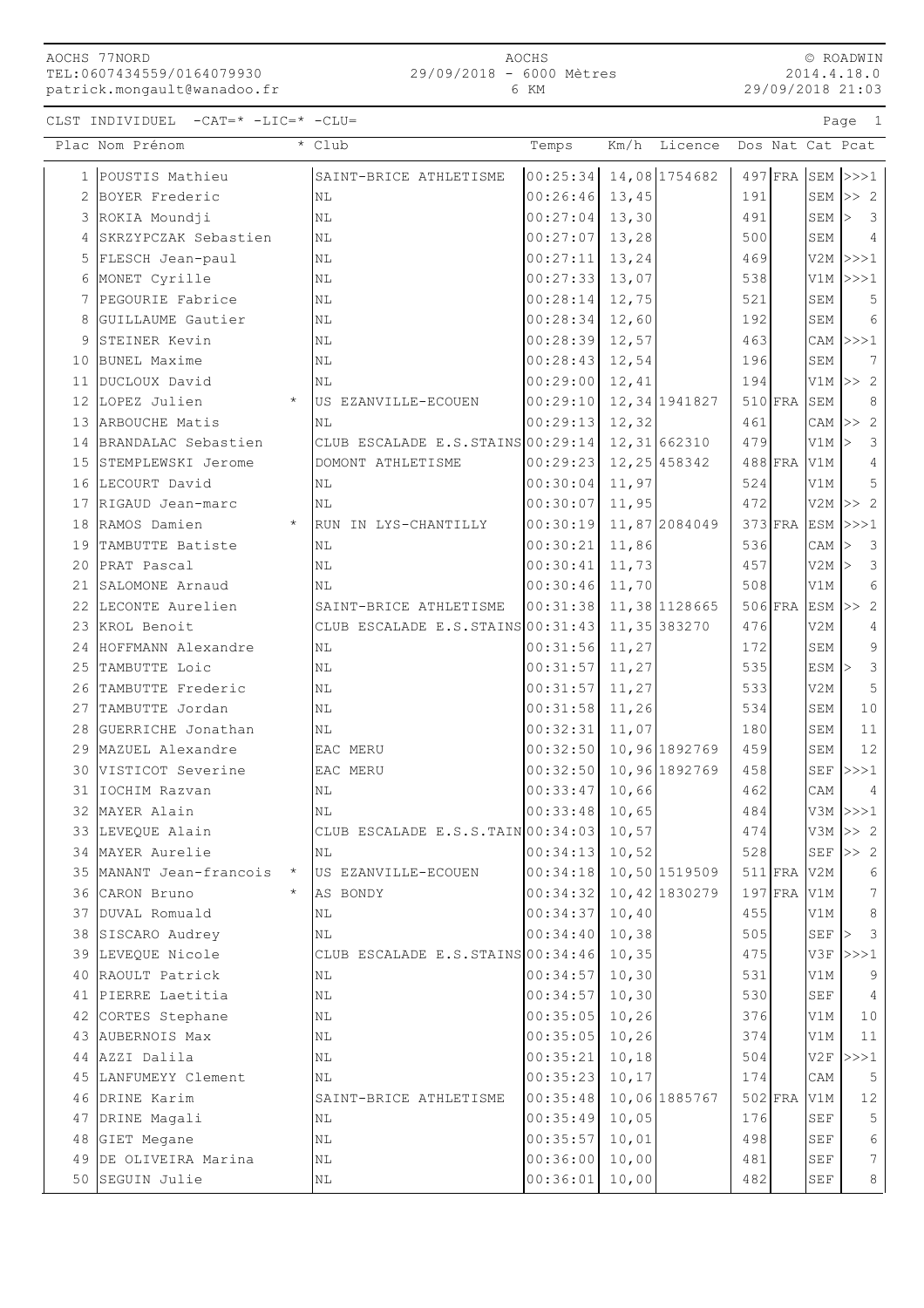AOCHS 77NORD TEL:0607434559/0164079930 patrick.mongault@wanadoo.fr

2014.4.18.0 29/09/2018 21:03

| Plac Nom Prénom<br>Km/h Licence<br>Dos Nat Cat Pcat<br>* Club<br>Temps<br>00:36:06<br>09,97<br>YILMAZ Salim<br>N <sub>L</sub><br>189<br>13<br>V1M<br>51<br>ESTEVES Thomas<br>00:36:10<br>09,95<br>526<br>SEM<br>13<br>NL<br>52<br>00:36:18<br>09,92<br>185<br>SEM<br>14<br>DIARRA Issaka<br>NL<br>53<br>MOTAY Sonia<br>00:36:19<br>09,91<br>503<br>$V1F$ $>>$ $1$<br>54<br>ΝL<br>LE BORGNE Lionel<br>00:37:06<br>512<br>09,70<br>V1M<br>14<br>55<br>ΝL<br>BERRIER Isabelle<br>00:37:11<br>$175$ FRA<br>V2F<br>>> 2<br>09,68 1399372<br>$\star$<br>US EZANVILLE-ECOUEN<br>56<br>DUHAMEL Francis<br>00:37:41<br>09,55 409244<br>$181$ FRA<br>57<br>UA SOCIETE GENERALE<br>V2M<br>7<br>15<br>00:37:42<br>09,55<br>452<br>GEROLA Luc<br>NL<br>SEM<br>58<br>00:37:42<br>09,55<br>451<br>9<br>59<br>LAMBERT Talluhla<br><b>SEF</b><br>ΝL<br>509<br>SALOMONE Elisabeth<br>00:37:54<br>09,50<br>>> 2<br>NL<br>V1F<br>60<br>PEROT Julie<br>$\rm NL$<br>00:38:01<br>09,47<br>489<br>SEF<br>10<br>61<br>16<br>KHAMIS Emmanuel<br>00:38:05<br>09,45<br>178<br>SEM<br>NL<br>62<br>8<br>PHILIPPE Patrice<br>CLUB ESCALADE E.S.STAINS 00:38:14<br>473<br>V2M<br>09,42<br>63<br>177<br>NICOLAU BERGERET JOY<br>00:38:29<br>09, 35<br><b>SEF</b><br>11<br>ΝL<br>64<br>CHOISNARD Yannis<br>00:38:37<br>464<br>6<br>NL<br>09, 32<br>CAM<br>65<br>$12$<br>$\rm NL$<br>00:38:46<br>09, 29<br>494<br>SEF<br>GAWOR Guylene<br>66<br>$\overline{9}$<br>00:38:48<br>09,28<br>516<br>V2M<br>BRISSAUD Hugues<br>NL<br>67<br>00:38:49<br>09, 27<br>483<br><b>SEF</b><br>13<br>CAILLIOT July<br>NL<br>68<br>495<br>17<br>LUCARAIN Clement<br>00:38:49<br>09, 27<br>SEM<br>69<br>ΝL<br>00:39:04<br>09,22<br>193<br>SEM<br>18<br>BERTRAND Fernando<br>NL<br>70<br>00:39:04<br>372<br>$\overline{\mathbf{3}}$<br>ADELISE Mariana<br>N <sub>L</sub><br>09,22<br>$V1F$ ><br>71<br>00:39:14<br>09,18<br>183<br>19<br>ILLIKAS Youssef<br>NL<br>SEM<br>72<br>00:39:16<br>09, 17<br>501<br>SEM<br>20<br>NL<br>73<br>RACHYQ-AHRAD Issam<br>09, 16<br>195<br>21<br>YACOUBI Houssem<br>00:39:18<br>SEM<br>74<br>ΝL<br>486<br>$\overline{4}$<br>75<br>LORENCO Suzanne<br>00:39:43<br>09,06<br>V1F<br>ΝL<br>487<br>15<br>LORENCO Luis<br>N <sub>L</sub><br>00:39:48<br>09,05<br>V1M<br>76<br>00:40:10<br>08,96<br>378<br>5<br>GAZENGEL Christelle<br>NL<br>V1F<br>77<br>HAMMAMI Nibel<br>00:40:41<br>187<br>22<br>NL<br>08,85<br>SEM<br>78<br>08,85<br>375<br>$\overline{\mathbf{3}}$<br>RIVIERE Pascal<br>NL<br>00:40:41<br>V3M<br>79<br>$\geq$<br>CORET Nathalie<br>00:40:57<br>08,79<br>465<br>14<br>N <sub>L</sub><br><b>SEF</b><br>80<br>377<br>$\overline{\mathbf{3}}$<br>CARLIER Sylvie<br>00:40:57<br>08,79<br>V2F<br>81<br>N <sub>L</sub><br>⊳<br>00:41:22<br>08,70<br>182<br>15<br>FOURNIER Elise<br>ΝL<br>SEF<br>82<br>00:41:41<br>08,64<br>513<br>16<br>CAPEZZONE DE Joannon axe NL<br>SEF<br>83<br>529<br>84 CHEURFA Florence<br>00:42:00<br>08,57<br>V1F<br>6<br>ΝL<br>190<br>$7\phantom{.0}$<br>85 YILMAZ Iamila<br>00:42:14<br>08,52<br>V1F<br>NL<br>OZNRK Christine<br>188<br>8<br>$\mathbb{N}\mathbb{L}$<br>00:42:14<br>08,52<br>V1F<br>86<br>00:42:15<br>ZAJAC Christophe<br>08,52<br>186<br>16<br>87<br>ΝL<br>V1M<br>00:42:34<br>522<br>COUGOULE Aurore<br>08,46<br>SEF<br>17<br>88<br>ΝL<br>BRISSAUD Odile<br>00:42:38<br>08,44<br>517<br>$\overline{4}$<br>89<br>ΝL<br>V2F<br>BRISSAUD Claire<br>00:42:38<br>08,44<br>518<br>18<br>90<br>ΝL<br>SEF<br>TOUNISSON Julie<br>CLUB ESCALADE E.S.STAINS 00:43:16<br>08,32 524251<br>478<br>SEF<br>19<br>91<br>RIGAUD Sandrine<br>00:43:21<br>08, 30<br>471<br>V2F<br>5<br>92<br>ΝL<br>HOFFMANN Sandrine<br>00:43:33<br>08, 27<br>171<br>9<br>93<br>NL<br>V1F<br>23<br>00:44:30<br>08,09<br>184<br>94 AIT ARKOUB Kamel<br>ΝL<br>SEM<br>492<br>95 MARIDET Claire<br>00:44:58<br>08,01<br>$\operatorname{SEF}$<br>20<br>ΝL<br>493<br>PAROT Marion<br>00:44:58<br>08,01<br>$\operatorname{SEF}$<br>21<br>96<br>ΝL<br>00:44:59<br>525<br>SOYER Naouale<br>08,00<br>SEM<br>24<br>97<br>ΝL<br>00:45:05<br>LEBECQ Sandrine<br>07,99<br>496<br>V1F<br>10<br>98<br>NL<br>532<br>DUGUE NATHALIE Nathalie<br>00:45:08<br>07,98<br>V2F<br>6<br>99<br>NL<br>00:45:20<br>07,94<br>22<br>CHAMBERAUD Marine<br>468<br>100<br>$\rm NL$<br>SEF | CLST INDIVIDUEL -CAT=* -LIC=* -CLU= |  |  |  | Page 2 |
|--------------------------------------------------------------------------------------------------------------------------------------------------------------------------------------------------------------------------------------------------------------------------------------------------------------------------------------------------------------------------------------------------------------------------------------------------------------------------------------------------------------------------------------------------------------------------------------------------------------------------------------------------------------------------------------------------------------------------------------------------------------------------------------------------------------------------------------------------------------------------------------------------------------------------------------------------------------------------------------------------------------------------------------------------------------------------------------------------------------------------------------------------------------------------------------------------------------------------------------------------------------------------------------------------------------------------------------------------------------------------------------------------------------------------------------------------------------------------------------------------------------------------------------------------------------------------------------------------------------------------------------------------------------------------------------------------------------------------------------------------------------------------------------------------------------------------------------------------------------------------------------------------------------------------------------------------------------------------------------------------------------------------------------------------------------------------------------------------------------------------------------------------------------------------------------------------------------------------------------------------------------------------------------------------------------------------------------------------------------------------------------------------------------------------------------------------------------------------------------------------------------------------------------------------------------------------------------------------------------------------------------------------------------------------------------------------------------------------------------------------------------------------------------------------------------------------------------------------------------------------------------------------------------------------------------------------------------------------------------------------------------------------------------------------------------------------------------------------------------------------------------------------------------------------------------------------------------------------------------------------------------------------------------------------------------------------------------------------------------------------------------------------------------------------------------------------------------------------------------------------------------------------------------------------------------------------------------------------------------------------------------------------------------------------------------------------------------------------------------------------------------------------------------------------------------------------------------------------------------------------------------------------------------------------------------------------------------------------------------------------------------------------------------------------------------------------------------------------------------------------------------------------------------------------------------------------------------------------------------------------|-------------------------------------|--|--|--|--------|
|                                                                                                                                                                                                                                                                                                                                                                                                                                                                                                                                                                                                                                                                                                                                                                                                                                                                                                                                                                                                                                                                                                                                                                                                                                                                                                                                                                                                                                                                                                                                                                                                                                                                                                                                                                                                                                                                                                                                                                                                                                                                                                                                                                                                                                                                                                                                                                                                                                                                                                                                                                                                                                                                                                                                                                                                                                                                                                                                                                                                                                                                                                                                                                                                                                                                                                                                                                                                                                                                                                                                                                                                                                                                                                                                                                                                                                                                                                                                                                                                                                                                                                                                                                                                                                                  |                                     |  |  |  |        |
|                                                                                                                                                                                                                                                                                                                                                                                                                                                                                                                                                                                                                                                                                                                                                                                                                                                                                                                                                                                                                                                                                                                                                                                                                                                                                                                                                                                                                                                                                                                                                                                                                                                                                                                                                                                                                                                                                                                                                                                                                                                                                                                                                                                                                                                                                                                                                                                                                                                                                                                                                                                                                                                                                                                                                                                                                                                                                                                                                                                                                                                                                                                                                                                                                                                                                                                                                                                                                                                                                                                                                                                                                                                                                                                                                                                                                                                                                                                                                                                                                                                                                                                                                                                                                                                  |                                     |  |  |  |        |
|                                                                                                                                                                                                                                                                                                                                                                                                                                                                                                                                                                                                                                                                                                                                                                                                                                                                                                                                                                                                                                                                                                                                                                                                                                                                                                                                                                                                                                                                                                                                                                                                                                                                                                                                                                                                                                                                                                                                                                                                                                                                                                                                                                                                                                                                                                                                                                                                                                                                                                                                                                                                                                                                                                                                                                                                                                                                                                                                                                                                                                                                                                                                                                                                                                                                                                                                                                                                                                                                                                                                                                                                                                                                                                                                                                                                                                                                                                                                                                                                                                                                                                                                                                                                                                                  |                                     |  |  |  |        |
|                                                                                                                                                                                                                                                                                                                                                                                                                                                                                                                                                                                                                                                                                                                                                                                                                                                                                                                                                                                                                                                                                                                                                                                                                                                                                                                                                                                                                                                                                                                                                                                                                                                                                                                                                                                                                                                                                                                                                                                                                                                                                                                                                                                                                                                                                                                                                                                                                                                                                                                                                                                                                                                                                                                                                                                                                                                                                                                                                                                                                                                                                                                                                                                                                                                                                                                                                                                                                                                                                                                                                                                                                                                                                                                                                                                                                                                                                                                                                                                                                                                                                                                                                                                                                                                  |                                     |  |  |  |        |
|                                                                                                                                                                                                                                                                                                                                                                                                                                                                                                                                                                                                                                                                                                                                                                                                                                                                                                                                                                                                                                                                                                                                                                                                                                                                                                                                                                                                                                                                                                                                                                                                                                                                                                                                                                                                                                                                                                                                                                                                                                                                                                                                                                                                                                                                                                                                                                                                                                                                                                                                                                                                                                                                                                                                                                                                                                                                                                                                                                                                                                                                                                                                                                                                                                                                                                                                                                                                                                                                                                                                                                                                                                                                                                                                                                                                                                                                                                                                                                                                                                                                                                                                                                                                                                                  |                                     |  |  |  |        |
|                                                                                                                                                                                                                                                                                                                                                                                                                                                                                                                                                                                                                                                                                                                                                                                                                                                                                                                                                                                                                                                                                                                                                                                                                                                                                                                                                                                                                                                                                                                                                                                                                                                                                                                                                                                                                                                                                                                                                                                                                                                                                                                                                                                                                                                                                                                                                                                                                                                                                                                                                                                                                                                                                                                                                                                                                                                                                                                                                                                                                                                                                                                                                                                                                                                                                                                                                                                                                                                                                                                                                                                                                                                                                                                                                                                                                                                                                                                                                                                                                                                                                                                                                                                                                                                  |                                     |  |  |  |        |
|                                                                                                                                                                                                                                                                                                                                                                                                                                                                                                                                                                                                                                                                                                                                                                                                                                                                                                                                                                                                                                                                                                                                                                                                                                                                                                                                                                                                                                                                                                                                                                                                                                                                                                                                                                                                                                                                                                                                                                                                                                                                                                                                                                                                                                                                                                                                                                                                                                                                                                                                                                                                                                                                                                                                                                                                                                                                                                                                                                                                                                                                                                                                                                                                                                                                                                                                                                                                                                                                                                                                                                                                                                                                                                                                                                                                                                                                                                                                                                                                                                                                                                                                                                                                                                                  |                                     |  |  |  |        |
|                                                                                                                                                                                                                                                                                                                                                                                                                                                                                                                                                                                                                                                                                                                                                                                                                                                                                                                                                                                                                                                                                                                                                                                                                                                                                                                                                                                                                                                                                                                                                                                                                                                                                                                                                                                                                                                                                                                                                                                                                                                                                                                                                                                                                                                                                                                                                                                                                                                                                                                                                                                                                                                                                                                                                                                                                                                                                                                                                                                                                                                                                                                                                                                                                                                                                                                                                                                                                                                                                                                                                                                                                                                                                                                                                                                                                                                                                                                                                                                                                                                                                                                                                                                                                                                  |                                     |  |  |  |        |
|                                                                                                                                                                                                                                                                                                                                                                                                                                                                                                                                                                                                                                                                                                                                                                                                                                                                                                                                                                                                                                                                                                                                                                                                                                                                                                                                                                                                                                                                                                                                                                                                                                                                                                                                                                                                                                                                                                                                                                                                                                                                                                                                                                                                                                                                                                                                                                                                                                                                                                                                                                                                                                                                                                                                                                                                                                                                                                                                                                                                                                                                                                                                                                                                                                                                                                                                                                                                                                                                                                                                                                                                                                                                                                                                                                                                                                                                                                                                                                                                                                                                                                                                                                                                                                                  |                                     |  |  |  |        |
|                                                                                                                                                                                                                                                                                                                                                                                                                                                                                                                                                                                                                                                                                                                                                                                                                                                                                                                                                                                                                                                                                                                                                                                                                                                                                                                                                                                                                                                                                                                                                                                                                                                                                                                                                                                                                                                                                                                                                                                                                                                                                                                                                                                                                                                                                                                                                                                                                                                                                                                                                                                                                                                                                                                                                                                                                                                                                                                                                                                                                                                                                                                                                                                                                                                                                                                                                                                                                                                                                                                                                                                                                                                                                                                                                                                                                                                                                                                                                                                                                                                                                                                                                                                                                                                  |                                     |  |  |  |        |
|                                                                                                                                                                                                                                                                                                                                                                                                                                                                                                                                                                                                                                                                                                                                                                                                                                                                                                                                                                                                                                                                                                                                                                                                                                                                                                                                                                                                                                                                                                                                                                                                                                                                                                                                                                                                                                                                                                                                                                                                                                                                                                                                                                                                                                                                                                                                                                                                                                                                                                                                                                                                                                                                                                                                                                                                                                                                                                                                                                                                                                                                                                                                                                                                                                                                                                                                                                                                                                                                                                                                                                                                                                                                                                                                                                                                                                                                                                                                                                                                                                                                                                                                                                                                                                                  |                                     |  |  |  |        |
|                                                                                                                                                                                                                                                                                                                                                                                                                                                                                                                                                                                                                                                                                                                                                                                                                                                                                                                                                                                                                                                                                                                                                                                                                                                                                                                                                                                                                                                                                                                                                                                                                                                                                                                                                                                                                                                                                                                                                                                                                                                                                                                                                                                                                                                                                                                                                                                                                                                                                                                                                                                                                                                                                                                                                                                                                                                                                                                                                                                                                                                                                                                                                                                                                                                                                                                                                                                                                                                                                                                                                                                                                                                                                                                                                                                                                                                                                                                                                                                                                                                                                                                                                                                                                                                  |                                     |  |  |  |        |
|                                                                                                                                                                                                                                                                                                                                                                                                                                                                                                                                                                                                                                                                                                                                                                                                                                                                                                                                                                                                                                                                                                                                                                                                                                                                                                                                                                                                                                                                                                                                                                                                                                                                                                                                                                                                                                                                                                                                                                                                                                                                                                                                                                                                                                                                                                                                                                                                                                                                                                                                                                                                                                                                                                                                                                                                                                                                                                                                                                                                                                                                                                                                                                                                                                                                                                                                                                                                                                                                                                                                                                                                                                                                                                                                                                                                                                                                                                                                                                                                                                                                                                                                                                                                                                                  |                                     |  |  |  |        |
|                                                                                                                                                                                                                                                                                                                                                                                                                                                                                                                                                                                                                                                                                                                                                                                                                                                                                                                                                                                                                                                                                                                                                                                                                                                                                                                                                                                                                                                                                                                                                                                                                                                                                                                                                                                                                                                                                                                                                                                                                                                                                                                                                                                                                                                                                                                                                                                                                                                                                                                                                                                                                                                                                                                                                                                                                                                                                                                                                                                                                                                                                                                                                                                                                                                                                                                                                                                                                                                                                                                                                                                                                                                                                                                                                                                                                                                                                                                                                                                                                                                                                                                                                                                                                                                  |                                     |  |  |  |        |
|                                                                                                                                                                                                                                                                                                                                                                                                                                                                                                                                                                                                                                                                                                                                                                                                                                                                                                                                                                                                                                                                                                                                                                                                                                                                                                                                                                                                                                                                                                                                                                                                                                                                                                                                                                                                                                                                                                                                                                                                                                                                                                                                                                                                                                                                                                                                                                                                                                                                                                                                                                                                                                                                                                                                                                                                                                                                                                                                                                                                                                                                                                                                                                                                                                                                                                                                                                                                                                                                                                                                                                                                                                                                                                                                                                                                                                                                                                                                                                                                                                                                                                                                                                                                                                                  |                                     |  |  |  |        |
|                                                                                                                                                                                                                                                                                                                                                                                                                                                                                                                                                                                                                                                                                                                                                                                                                                                                                                                                                                                                                                                                                                                                                                                                                                                                                                                                                                                                                                                                                                                                                                                                                                                                                                                                                                                                                                                                                                                                                                                                                                                                                                                                                                                                                                                                                                                                                                                                                                                                                                                                                                                                                                                                                                                                                                                                                                                                                                                                                                                                                                                                                                                                                                                                                                                                                                                                                                                                                                                                                                                                                                                                                                                                                                                                                                                                                                                                                                                                                                                                                                                                                                                                                                                                                                                  |                                     |  |  |  |        |
|                                                                                                                                                                                                                                                                                                                                                                                                                                                                                                                                                                                                                                                                                                                                                                                                                                                                                                                                                                                                                                                                                                                                                                                                                                                                                                                                                                                                                                                                                                                                                                                                                                                                                                                                                                                                                                                                                                                                                                                                                                                                                                                                                                                                                                                                                                                                                                                                                                                                                                                                                                                                                                                                                                                                                                                                                                                                                                                                                                                                                                                                                                                                                                                                                                                                                                                                                                                                                                                                                                                                                                                                                                                                                                                                                                                                                                                                                                                                                                                                                                                                                                                                                                                                                                                  |                                     |  |  |  |        |
|                                                                                                                                                                                                                                                                                                                                                                                                                                                                                                                                                                                                                                                                                                                                                                                                                                                                                                                                                                                                                                                                                                                                                                                                                                                                                                                                                                                                                                                                                                                                                                                                                                                                                                                                                                                                                                                                                                                                                                                                                                                                                                                                                                                                                                                                                                                                                                                                                                                                                                                                                                                                                                                                                                                                                                                                                                                                                                                                                                                                                                                                                                                                                                                                                                                                                                                                                                                                                                                                                                                                                                                                                                                                                                                                                                                                                                                                                                                                                                                                                                                                                                                                                                                                                                                  |                                     |  |  |  |        |
|                                                                                                                                                                                                                                                                                                                                                                                                                                                                                                                                                                                                                                                                                                                                                                                                                                                                                                                                                                                                                                                                                                                                                                                                                                                                                                                                                                                                                                                                                                                                                                                                                                                                                                                                                                                                                                                                                                                                                                                                                                                                                                                                                                                                                                                                                                                                                                                                                                                                                                                                                                                                                                                                                                                                                                                                                                                                                                                                                                                                                                                                                                                                                                                                                                                                                                                                                                                                                                                                                                                                                                                                                                                                                                                                                                                                                                                                                                                                                                                                                                                                                                                                                                                                                                                  |                                     |  |  |  |        |
|                                                                                                                                                                                                                                                                                                                                                                                                                                                                                                                                                                                                                                                                                                                                                                                                                                                                                                                                                                                                                                                                                                                                                                                                                                                                                                                                                                                                                                                                                                                                                                                                                                                                                                                                                                                                                                                                                                                                                                                                                                                                                                                                                                                                                                                                                                                                                                                                                                                                                                                                                                                                                                                                                                                                                                                                                                                                                                                                                                                                                                                                                                                                                                                                                                                                                                                                                                                                                                                                                                                                                                                                                                                                                                                                                                                                                                                                                                                                                                                                                                                                                                                                                                                                                                                  |                                     |  |  |  |        |
|                                                                                                                                                                                                                                                                                                                                                                                                                                                                                                                                                                                                                                                                                                                                                                                                                                                                                                                                                                                                                                                                                                                                                                                                                                                                                                                                                                                                                                                                                                                                                                                                                                                                                                                                                                                                                                                                                                                                                                                                                                                                                                                                                                                                                                                                                                                                                                                                                                                                                                                                                                                                                                                                                                                                                                                                                                                                                                                                                                                                                                                                                                                                                                                                                                                                                                                                                                                                                                                                                                                                                                                                                                                                                                                                                                                                                                                                                                                                                                                                                                                                                                                                                                                                                                                  |                                     |  |  |  |        |
|                                                                                                                                                                                                                                                                                                                                                                                                                                                                                                                                                                                                                                                                                                                                                                                                                                                                                                                                                                                                                                                                                                                                                                                                                                                                                                                                                                                                                                                                                                                                                                                                                                                                                                                                                                                                                                                                                                                                                                                                                                                                                                                                                                                                                                                                                                                                                                                                                                                                                                                                                                                                                                                                                                                                                                                                                                                                                                                                                                                                                                                                                                                                                                                                                                                                                                                                                                                                                                                                                                                                                                                                                                                                                                                                                                                                                                                                                                                                                                                                                                                                                                                                                                                                                                                  |                                     |  |  |  |        |
|                                                                                                                                                                                                                                                                                                                                                                                                                                                                                                                                                                                                                                                                                                                                                                                                                                                                                                                                                                                                                                                                                                                                                                                                                                                                                                                                                                                                                                                                                                                                                                                                                                                                                                                                                                                                                                                                                                                                                                                                                                                                                                                                                                                                                                                                                                                                                                                                                                                                                                                                                                                                                                                                                                                                                                                                                                                                                                                                                                                                                                                                                                                                                                                                                                                                                                                                                                                                                                                                                                                                                                                                                                                                                                                                                                                                                                                                                                                                                                                                                                                                                                                                                                                                                                                  |                                     |  |  |  |        |
|                                                                                                                                                                                                                                                                                                                                                                                                                                                                                                                                                                                                                                                                                                                                                                                                                                                                                                                                                                                                                                                                                                                                                                                                                                                                                                                                                                                                                                                                                                                                                                                                                                                                                                                                                                                                                                                                                                                                                                                                                                                                                                                                                                                                                                                                                                                                                                                                                                                                                                                                                                                                                                                                                                                                                                                                                                                                                                                                                                                                                                                                                                                                                                                                                                                                                                                                                                                                                                                                                                                                                                                                                                                                                                                                                                                                                                                                                                                                                                                                                                                                                                                                                                                                                                                  |                                     |  |  |  |        |
|                                                                                                                                                                                                                                                                                                                                                                                                                                                                                                                                                                                                                                                                                                                                                                                                                                                                                                                                                                                                                                                                                                                                                                                                                                                                                                                                                                                                                                                                                                                                                                                                                                                                                                                                                                                                                                                                                                                                                                                                                                                                                                                                                                                                                                                                                                                                                                                                                                                                                                                                                                                                                                                                                                                                                                                                                                                                                                                                                                                                                                                                                                                                                                                                                                                                                                                                                                                                                                                                                                                                                                                                                                                                                                                                                                                                                                                                                                                                                                                                                                                                                                                                                                                                                                                  |                                     |  |  |  |        |
|                                                                                                                                                                                                                                                                                                                                                                                                                                                                                                                                                                                                                                                                                                                                                                                                                                                                                                                                                                                                                                                                                                                                                                                                                                                                                                                                                                                                                                                                                                                                                                                                                                                                                                                                                                                                                                                                                                                                                                                                                                                                                                                                                                                                                                                                                                                                                                                                                                                                                                                                                                                                                                                                                                                                                                                                                                                                                                                                                                                                                                                                                                                                                                                                                                                                                                                                                                                                                                                                                                                                                                                                                                                                                                                                                                                                                                                                                                                                                                                                                                                                                                                                                                                                                                                  |                                     |  |  |  |        |
|                                                                                                                                                                                                                                                                                                                                                                                                                                                                                                                                                                                                                                                                                                                                                                                                                                                                                                                                                                                                                                                                                                                                                                                                                                                                                                                                                                                                                                                                                                                                                                                                                                                                                                                                                                                                                                                                                                                                                                                                                                                                                                                                                                                                                                                                                                                                                                                                                                                                                                                                                                                                                                                                                                                                                                                                                                                                                                                                                                                                                                                                                                                                                                                                                                                                                                                                                                                                                                                                                                                                                                                                                                                                                                                                                                                                                                                                                                                                                                                                                                                                                                                                                                                                                                                  |                                     |  |  |  |        |
|                                                                                                                                                                                                                                                                                                                                                                                                                                                                                                                                                                                                                                                                                                                                                                                                                                                                                                                                                                                                                                                                                                                                                                                                                                                                                                                                                                                                                                                                                                                                                                                                                                                                                                                                                                                                                                                                                                                                                                                                                                                                                                                                                                                                                                                                                                                                                                                                                                                                                                                                                                                                                                                                                                                                                                                                                                                                                                                                                                                                                                                                                                                                                                                                                                                                                                                                                                                                                                                                                                                                                                                                                                                                                                                                                                                                                                                                                                                                                                                                                                                                                                                                                                                                                                                  |                                     |  |  |  |        |
|                                                                                                                                                                                                                                                                                                                                                                                                                                                                                                                                                                                                                                                                                                                                                                                                                                                                                                                                                                                                                                                                                                                                                                                                                                                                                                                                                                                                                                                                                                                                                                                                                                                                                                                                                                                                                                                                                                                                                                                                                                                                                                                                                                                                                                                                                                                                                                                                                                                                                                                                                                                                                                                                                                                                                                                                                                                                                                                                                                                                                                                                                                                                                                                                                                                                                                                                                                                                                                                                                                                                                                                                                                                                                                                                                                                                                                                                                                                                                                                                                                                                                                                                                                                                                                                  |                                     |  |  |  |        |
|                                                                                                                                                                                                                                                                                                                                                                                                                                                                                                                                                                                                                                                                                                                                                                                                                                                                                                                                                                                                                                                                                                                                                                                                                                                                                                                                                                                                                                                                                                                                                                                                                                                                                                                                                                                                                                                                                                                                                                                                                                                                                                                                                                                                                                                                                                                                                                                                                                                                                                                                                                                                                                                                                                                                                                                                                                                                                                                                                                                                                                                                                                                                                                                                                                                                                                                                                                                                                                                                                                                                                                                                                                                                                                                                                                                                                                                                                                                                                                                                                                                                                                                                                                                                                                                  |                                     |  |  |  |        |
|                                                                                                                                                                                                                                                                                                                                                                                                                                                                                                                                                                                                                                                                                                                                                                                                                                                                                                                                                                                                                                                                                                                                                                                                                                                                                                                                                                                                                                                                                                                                                                                                                                                                                                                                                                                                                                                                                                                                                                                                                                                                                                                                                                                                                                                                                                                                                                                                                                                                                                                                                                                                                                                                                                                                                                                                                                                                                                                                                                                                                                                                                                                                                                                                                                                                                                                                                                                                                                                                                                                                                                                                                                                                                                                                                                                                                                                                                                                                                                                                                                                                                                                                                                                                                                                  |                                     |  |  |  |        |
|                                                                                                                                                                                                                                                                                                                                                                                                                                                                                                                                                                                                                                                                                                                                                                                                                                                                                                                                                                                                                                                                                                                                                                                                                                                                                                                                                                                                                                                                                                                                                                                                                                                                                                                                                                                                                                                                                                                                                                                                                                                                                                                                                                                                                                                                                                                                                                                                                                                                                                                                                                                                                                                                                                                                                                                                                                                                                                                                                                                                                                                                                                                                                                                                                                                                                                                                                                                                                                                                                                                                                                                                                                                                                                                                                                                                                                                                                                                                                                                                                                                                                                                                                                                                                                                  |                                     |  |  |  |        |
|                                                                                                                                                                                                                                                                                                                                                                                                                                                                                                                                                                                                                                                                                                                                                                                                                                                                                                                                                                                                                                                                                                                                                                                                                                                                                                                                                                                                                                                                                                                                                                                                                                                                                                                                                                                                                                                                                                                                                                                                                                                                                                                                                                                                                                                                                                                                                                                                                                                                                                                                                                                                                                                                                                                                                                                                                                                                                                                                                                                                                                                                                                                                                                                                                                                                                                                                                                                                                                                                                                                                                                                                                                                                                                                                                                                                                                                                                                                                                                                                                                                                                                                                                                                                                                                  |                                     |  |  |  |        |
|                                                                                                                                                                                                                                                                                                                                                                                                                                                                                                                                                                                                                                                                                                                                                                                                                                                                                                                                                                                                                                                                                                                                                                                                                                                                                                                                                                                                                                                                                                                                                                                                                                                                                                                                                                                                                                                                                                                                                                                                                                                                                                                                                                                                                                                                                                                                                                                                                                                                                                                                                                                                                                                                                                                                                                                                                                                                                                                                                                                                                                                                                                                                                                                                                                                                                                                                                                                                                                                                                                                                                                                                                                                                                                                                                                                                                                                                                                                                                                                                                                                                                                                                                                                                                                                  |                                     |  |  |  |        |
|                                                                                                                                                                                                                                                                                                                                                                                                                                                                                                                                                                                                                                                                                                                                                                                                                                                                                                                                                                                                                                                                                                                                                                                                                                                                                                                                                                                                                                                                                                                                                                                                                                                                                                                                                                                                                                                                                                                                                                                                                                                                                                                                                                                                                                                                                                                                                                                                                                                                                                                                                                                                                                                                                                                                                                                                                                                                                                                                                                                                                                                                                                                                                                                                                                                                                                                                                                                                                                                                                                                                                                                                                                                                                                                                                                                                                                                                                                                                                                                                                                                                                                                                                                                                                                                  |                                     |  |  |  |        |
|                                                                                                                                                                                                                                                                                                                                                                                                                                                                                                                                                                                                                                                                                                                                                                                                                                                                                                                                                                                                                                                                                                                                                                                                                                                                                                                                                                                                                                                                                                                                                                                                                                                                                                                                                                                                                                                                                                                                                                                                                                                                                                                                                                                                                                                                                                                                                                                                                                                                                                                                                                                                                                                                                                                                                                                                                                                                                                                                                                                                                                                                                                                                                                                                                                                                                                                                                                                                                                                                                                                                                                                                                                                                                                                                                                                                                                                                                                                                                                                                                                                                                                                                                                                                                                                  |                                     |  |  |  |        |
|                                                                                                                                                                                                                                                                                                                                                                                                                                                                                                                                                                                                                                                                                                                                                                                                                                                                                                                                                                                                                                                                                                                                                                                                                                                                                                                                                                                                                                                                                                                                                                                                                                                                                                                                                                                                                                                                                                                                                                                                                                                                                                                                                                                                                                                                                                                                                                                                                                                                                                                                                                                                                                                                                                                                                                                                                                                                                                                                                                                                                                                                                                                                                                                                                                                                                                                                                                                                                                                                                                                                                                                                                                                                                                                                                                                                                                                                                                                                                                                                                                                                                                                                                                                                                                                  |                                     |  |  |  |        |
|                                                                                                                                                                                                                                                                                                                                                                                                                                                                                                                                                                                                                                                                                                                                                                                                                                                                                                                                                                                                                                                                                                                                                                                                                                                                                                                                                                                                                                                                                                                                                                                                                                                                                                                                                                                                                                                                                                                                                                                                                                                                                                                                                                                                                                                                                                                                                                                                                                                                                                                                                                                                                                                                                                                                                                                                                                                                                                                                                                                                                                                                                                                                                                                                                                                                                                                                                                                                                                                                                                                                                                                                                                                                                                                                                                                                                                                                                                                                                                                                                                                                                                                                                                                                                                                  |                                     |  |  |  |        |
|                                                                                                                                                                                                                                                                                                                                                                                                                                                                                                                                                                                                                                                                                                                                                                                                                                                                                                                                                                                                                                                                                                                                                                                                                                                                                                                                                                                                                                                                                                                                                                                                                                                                                                                                                                                                                                                                                                                                                                                                                                                                                                                                                                                                                                                                                                                                                                                                                                                                                                                                                                                                                                                                                                                                                                                                                                                                                                                                                                                                                                                                                                                                                                                                                                                                                                                                                                                                                                                                                                                                                                                                                                                                                                                                                                                                                                                                                                                                                                                                                                                                                                                                                                                                                                                  |                                     |  |  |  |        |
|                                                                                                                                                                                                                                                                                                                                                                                                                                                                                                                                                                                                                                                                                                                                                                                                                                                                                                                                                                                                                                                                                                                                                                                                                                                                                                                                                                                                                                                                                                                                                                                                                                                                                                                                                                                                                                                                                                                                                                                                                                                                                                                                                                                                                                                                                                                                                                                                                                                                                                                                                                                                                                                                                                                                                                                                                                                                                                                                                                                                                                                                                                                                                                                                                                                                                                                                                                                                                                                                                                                                                                                                                                                                                                                                                                                                                                                                                                                                                                                                                                                                                                                                                                                                                                                  |                                     |  |  |  |        |
|                                                                                                                                                                                                                                                                                                                                                                                                                                                                                                                                                                                                                                                                                                                                                                                                                                                                                                                                                                                                                                                                                                                                                                                                                                                                                                                                                                                                                                                                                                                                                                                                                                                                                                                                                                                                                                                                                                                                                                                                                                                                                                                                                                                                                                                                                                                                                                                                                                                                                                                                                                                                                                                                                                                                                                                                                                                                                                                                                                                                                                                                                                                                                                                                                                                                                                                                                                                                                                                                                                                                                                                                                                                                                                                                                                                                                                                                                                                                                                                                                                                                                                                                                                                                                                                  |                                     |  |  |  |        |
|                                                                                                                                                                                                                                                                                                                                                                                                                                                                                                                                                                                                                                                                                                                                                                                                                                                                                                                                                                                                                                                                                                                                                                                                                                                                                                                                                                                                                                                                                                                                                                                                                                                                                                                                                                                                                                                                                                                                                                                                                                                                                                                                                                                                                                                                                                                                                                                                                                                                                                                                                                                                                                                                                                                                                                                                                                                                                                                                                                                                                                                                                                                                                                                                                                                                                                                                                                                                                                                                                                                                                                                                                                                                                                                                                                                                                                                                                                                                                                                                                                                                                                                                                                                                                                                  |                                     |  |  |  |        |
|                                                                                                                                                                                                                                                                                                                                                                                                                                                                                                                                                                                                                                                                                                                                                                                                                                                                                                                                                                                                                                                                                                                                                                                                                                                                                                                                                                                                                                                                                                                                                                                                                                                                                                                                                                                                                                                                                                                                                                                                                                                                                                                                                                                                                                                                                                                                                                                                                                                                                                                                                                                                                                                                                                                                                                                                                                                                                                                                                                                                                                                                                                                                                                                                                                                                                                                                                                                                                                                                                                                                                                                                                                                                                                                                                                                                                                                                                                                                                                                                                                                                                                                                                                                                                                                  |                                     |  |  |  |        |
|                                                                                                                                                                                                                                                                                                                                                                                                                                                                                                                                                                                                                                                                                                                                                                                                                                                                                                                                                                                                                                                                                                                                                                                                                                                                                                                                                                                                                                                                                                                                                                                                                                                                                                                                                                                                                                                                                                                                                                                                                                                                                                                                                                                                                                                                                                                                                                                                                                                                                                                                                                                                                                                                                                                                                                                                                                                                                                                                                                                                                                                                                                                                                                                                                                                                                                                                                                                                                                                                                                                                                                                                                                                                                                                                                                                                                                                                                                                                                                                                                                                                                                                                                                                                                                                  |                                     |  |  |  |        |
|                                                                                                                                                                                                                                                                                                                                                                                                                                                                                                                                                                                                                                                                                                                                                                                                                                                                                                                                                                                                                                                                                                                                                                                                                                                                                                                                                                                                                                                                                                                                                                                                                                                                                                                                                                                                                                                                                                                                                                                                                                                                                                                                                                                                                                                                                                                                                                                                                                                                                                                                                                                                                                                                                                                                                                                                                                                                                                                                                                                                                                                                                                                                                                                                                                                                                                                                                                                                                                                                                                                                                                                                                                                                                                                                                                                                                                                                                                                                                                                                                                                                                                                                                                                                                                                  |                                     |  |  |  |        |
|                                                                                                                                                                                                                                                                                                                                                                                                                                                                                                                                                                                                                                                                                                                                                                                                                                                                                                                                                                                                                                                                                                                                                                                                                                                                                                                                                                                                                                                                                                                                                                                                                                                                                                                                                                                                                                                                                                                                                                                                                                                                                                                                                                                                                                                                                                                                                                                                                                                                                                                                                                                                                                                                                                                                                                                                                                                                                                                                                                                                                                                                                                                                                                                                                                                                                                                                                                                                                                                                                                                                                                                                                                                                                                                                                                                                                                                                                                                                                                                                                                                                                                                                                                                                                                                  |                                     |  |  |  |        |
|                                                                                                                                                                                                                                                                                                                                                                                                                                                                                                                                                                                                                                                                                                                                                                                                                                                                                                                                                                                                                                                                                                                                                                                                                                                                                                                                                                                                                                                                                                                                                                                                                                                                                                                                                                                                                                                                                                                                                                                                                                                                                                                                                                                                                                                                                                                                                                                                                                                                                                                                                                                                                                                                                                                                                                                                                                                                                                                                                                                                                                                                                                                                                                                                                                                                                                                                                                                                                                                                                                                                                                                                                                                                                                                                                                                                                                                                                                                                                                                                                                                                                                                                                                                                                                                  |                                     |  |  |  |        |
|                                                                                                                                                                                                                                                                                                                                                                                                                                                                                                                                                                                                                                                                                                                                                                                                                                                                                                                                                                                                                                                                                                                                                                                                                                                                                                                                                                                                                                                                                                                                                                                                                                                                                                                                                                                                                                                                                                                                                                                                                                                                                                                                                                                                                                                                                                                                                                                                                                                                                                                                                                                                                                                                                                                                                                                                                                                                                                                                                                                                                                                                                                                                                                                                                                                                                                                                                                                                                                                                                                                                                                                                                                                                                                                                                                                                                                                                                                                                                                                                                                                                                                                                                                                                                                                  |                                     |  |  |  |        |
|                                                                                                                                                                                                                                                                                                                                                                                                                                                                                                                                                                                                                                                                                                                                                                                                                                                                                                                                                                                                                                                                                                                                                                                                                                                                                                                                                                                                                                                                                                                                                                                                                                                                                                                                                                                                                                                                                                                                                                                                                                                                                                                                                                                                                                                                                                                                                                                                                                                                                                                                                                                                                                                                                                                                                                                                                                                                                                                                                                                                                                                                                                                                                                                                                                                                                                                                                                                                                                                                                                                                                                                                                                                                                                                                                                                                                                                                                                                                                                                                                                                                                                                                                                                                                                                  |                                     |  |  |  |        |
|                                                                                                                                                                                                                                                                                                                                                                                                                                                                                                                                                                                                                                                                                                                                                                                                                                                                                                                                                                                                                                                                                                                                                                                                                                                                                                                                                                                                                                                                                                                                                                                                                                                                                                                                                                                                                                                                                                                                                                                                                                                                                                                                                                                                                                                                                                                                                                                                                                                                                                                                                                                                                                                                                                                                                                                                                                                                                                                                                                                                                                                                                                                                                                                                                                                                                                                                                                                                                                                                                                                                                                                                                                                                                                                                                                                                                                                                                                                                                                                                                                                                                                                                                                                                                                                  |                                     |  |  |  |        |
|                                                                                                                                                                                                                                                                                                                                                                                                                                                                                                                                                                                                                                                                                                                                                                                                                                                                                                                                                                                                                                                                                                                                                                                                                                                                                                                                                                                                                                                                                                                                                                                                                                                                                                                                                                                                                                                                                                                                                                                                                                                                                                                                                                                                                                                                                                                                                                                                                                                                                                                                                                                                                                                                                                                                                                                                                                                                                                                                                                                                                                                                                                                                                                                                                                                                                                                                                                                                                                                                                                                                                                                                                                                                                                                                                                                                                                                                                                                                                                                                                                                                                                                                                                                                                                                  |                                     |  |  |  |        |

© ROADWIN

6 KM